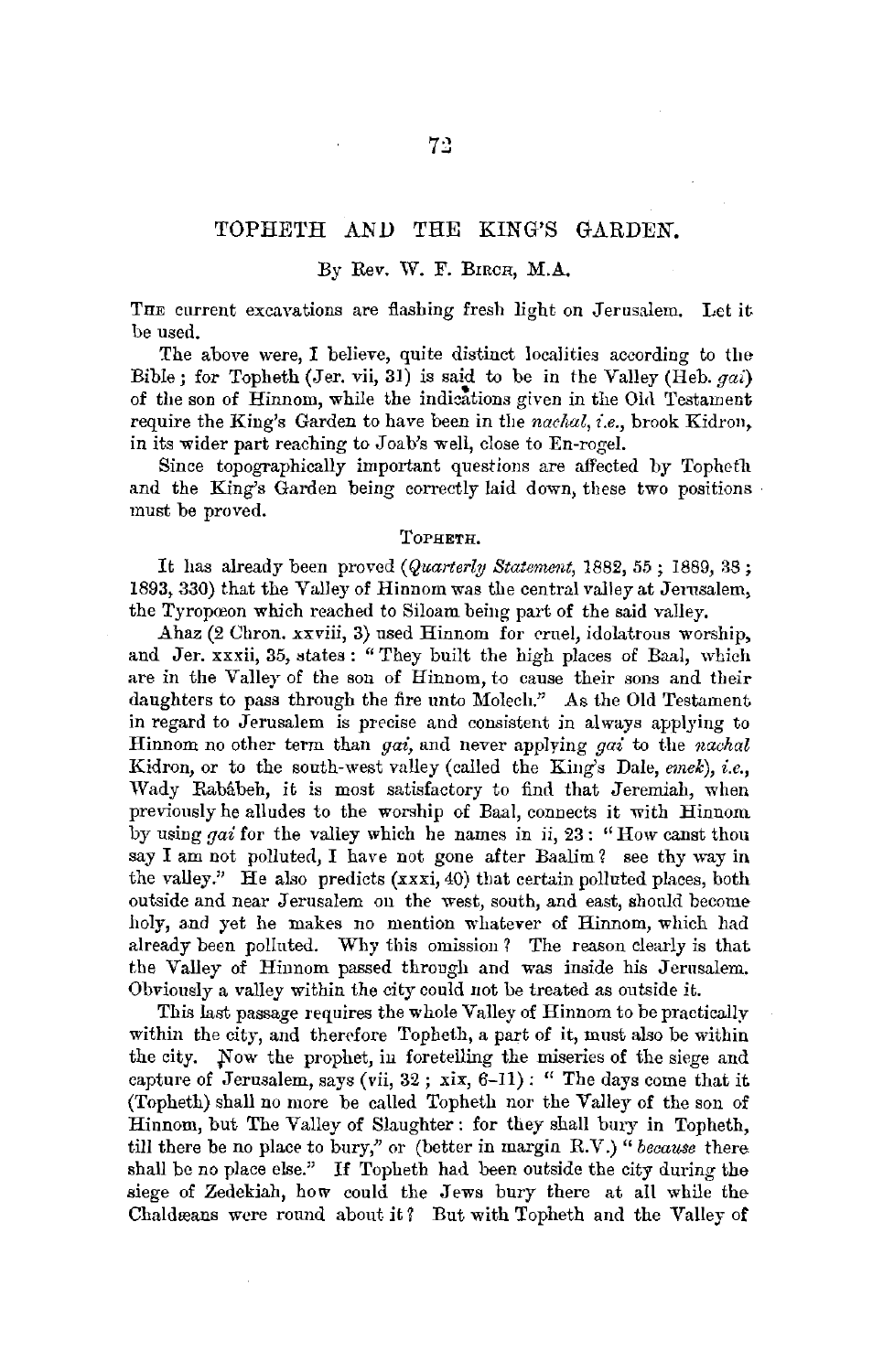### TOPHETH AND THE KING'S GARDEN. 73

Hiunom *inside* the wall of the city, all is clear and intelligible. In order to enclose theae two localities, there must, however, have been a wall stretching across the *gai* of Hinnom at its *opening* into the *nachal* Kidron, and this (be it noted) is the very place where an embankment across the *gai* now exists *(see plan, 1896, p. 298), and where Dr. Bliss, in* May, 1895, reported, or actually discovered (and partly traced), a wall running (practically) parallel to and near the embankment. This find is a splendid gain; since Jer. vii, 32, requiree, as we saw, a transverse wall at the mouth of the Valley of Hinnom, aud excavation shows the remains of it still existing. I am most thankful for this discovery, even though it makes such havoc of some of my notions that Neh. iv, 10, aptly describes the result.

I may obgerve, in passing, that Josephus never names Topheth or the Valley of Hinnom, in strict agreement with the prediction that such names would cease to cling to the place, which would be known instead as The Valley of Slaughter **(iTYi:i,** *ha1·egah).* It is curious that in "Ant." IX,  $x$ , 4, he speaks with Oriental additions of a place before the city called Epwyn (eroge), which was blocked by a falling rock in Uzziah's reign. Such an obstruction might easily occur in the narrow Tyropœon just north of Ain Silwan, but not so well anywhere much further south. Topheth seems to me to be proved not to have extended outside the transverse wall in the Valley of Hinnom.

### **THE** KING'S GARDEN.

Without examination I assumed (1884, 77), and have since thought, that this was in the Valley of Hinnom. Now I see the error.

To Solomon the Magnificent the more open Kidron Valley presented a far more desirnble position than did the smaller Hinnom, wherein Le might delight himself with the charm of an Oriental, viz., a garden planted with trees and provided with water. True : Jerusalem had no brimming Abana in which to glory, but when from En-rogel  $(1889, 41)$ the gushing brook overflowed throngh the midst of the land, the inhabitants of the Holy City, then as uow, could keep festive time and enjoy their holiday in the King's Garden (placed here also by Josephus) on a scale "that was quite impracticable in the Valley of Hinnom.

To the Song of Songs we owe the unique passage that distinctly locates the garden of (Solomon) the King in the *nachal* Kidron, viz., vi, 11 : "I went down into the garden of (wal) nuts, to see the green plants of the valley *(nachal).''* In this book the mention of daughters of Jerusalem and Zion and the watchmen in the *city* beyond question places the scene at Jerusalem, and therefore the *nachal* must be the *Kidron.* Most suitably also is the comparison to "a spring shut up (or barred), a fountain sealed," introduced at this place (iv, 12), as if it had been suggested by the *genius loci;* for close to Joab's Well. in the descent to the sources of the overflowing brook of En-rogel,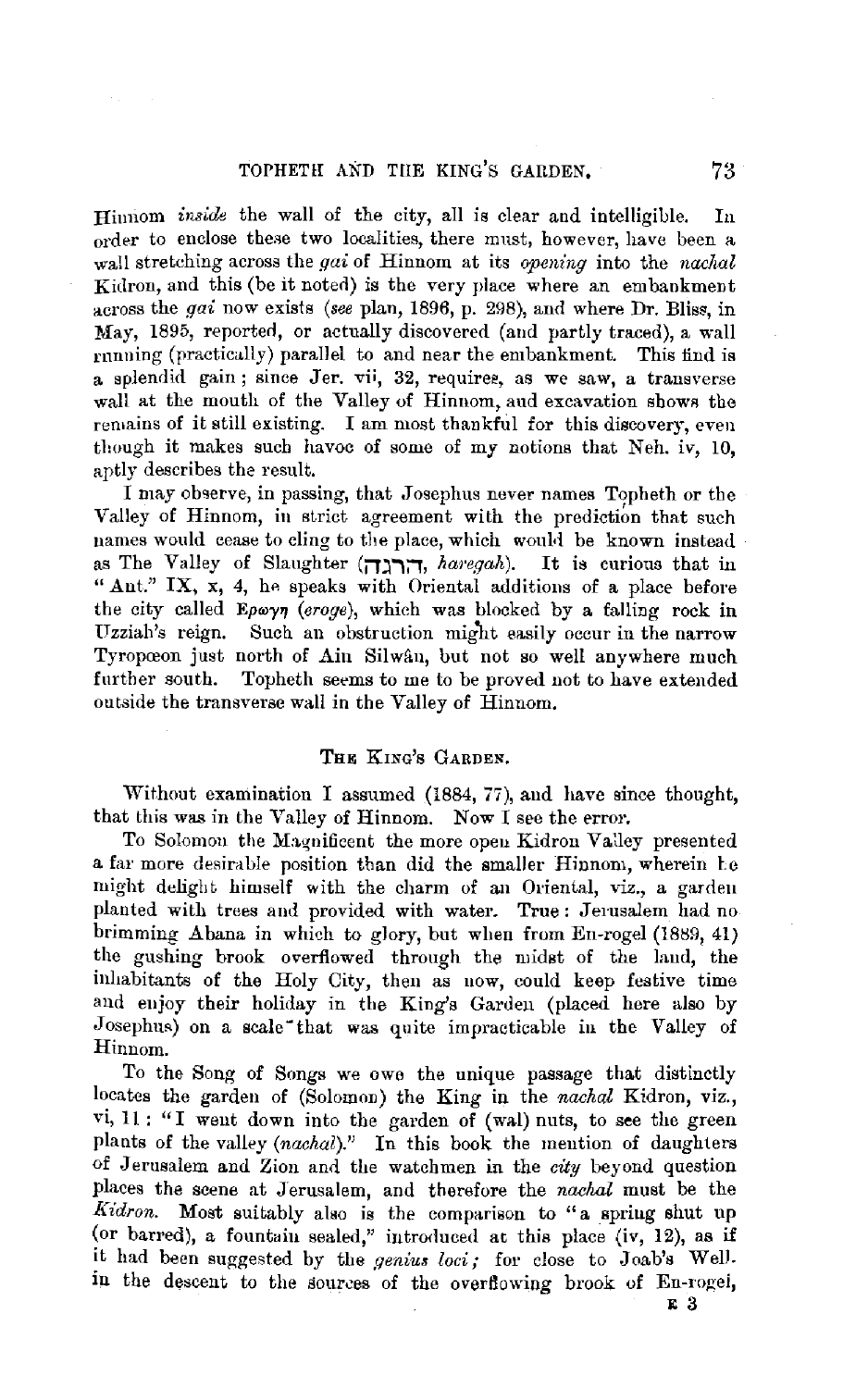Sir Charles Warren discovered a concealed entrance still "shut up." and the staircase below walled up, with the stone plug in its proper place (Sir Charles Warren's Letters, pp. 141-153, 1869, "Recovery of Jerusalem." 1871. p. 260. *Quarterly Statement*, 1889. pp. 41. 47). Then. Jerusalem," 1871, p. 260, *Quarterly Statement*, 1889, pp. 41, 47). too, the invitation to the north and south winds to blow upon my garden (iv, 16), most appropriately fits in with the Kidron Valley lying north and south (Ronar's "Land of Promise," 162).

It has thus been proved conclusively (so far as I see), not from guessing Josephus or erring Jerome, but from Biblical evidence, that in the time of Jeremiah Topheth was in the central or Tyropceon Valley within the outer wall of Jerusalem, and the King's Garden in the eastern valley, *i.e.,* the Kidron, outside that wall. Also it is clear that the city wall crossed Hinnom near the said embankment.

Now let us turn this fresh light upon the obscure questions of the right position of the Fountain Gate, the Wall of the Pool of Siloah by the King's Garden, the Stairs that go down from the City of David, the Sepulchres of David, and the Pool that was made (Neh. iii, 15, 16). From what I have read, I am now driven to the following view. As we must accept a wall alongside the embankment in Jeremiah's time, it is obviously straining out the gnat to demur to Nehemiah's Wall having enclosed the site of the gate near the tower on the plan (p. 298).

*The Fountain Gate.--This* may fitly be located at the said gate, at the south-east corner of Jerusalem, so named from leading to En-rogel.

The Wall of the Pool of Siloah by the King's Garden. -No other words could better describe the transverse wall across Hinnom, if the Old Pool on plan be identified with the Pool of Siloah, for the King's Garden begins immediately east of the wall. This agreement is most encouraging. In 1890 (p. 200) I took Nehemiah's Wall across the Tyropceon to be 100 yards higher up the valley.

*The stairs that go down from the city of David.-Neh.* xii, 37, adds, "They went up by the stairs of the city of David at the going up of the wall." The transverse wall takes us across the Valley of Hinnom to the south-east extremity of the Ophel Hill (so called). Here I expect Dr. Bliss will discover both ascending stairs aud an ascending wall. Such would be a strong argument that we are on the right track.

*Over against the sepulchres of David to*  $(\exists y =$  right up to) *the pool that* was made.-The sepulchres are now covered up, but I believe they were within (1879, 179) Hezekiah's wall and on the left hand of the stairs, if these kept close to the wall. Here is a most delicate piece of excavation, requiring much jndgment. No doubt Dr. Bliss will prove equal to the occasion and finally discover the sepulchres. Rut we were on the way to *the pool that was made.* Where was this pool *1* It seems to me, after nineteen years' tedious search and repeated failures, that it must have occupied the site of the present upper Pool of Siloam south of **Aiu**  Sil wan, only it was more extensive. In Isaiah **xxii,** 11, it is called the ditch.

Strangely these intricate points turn out to be much simpler than I